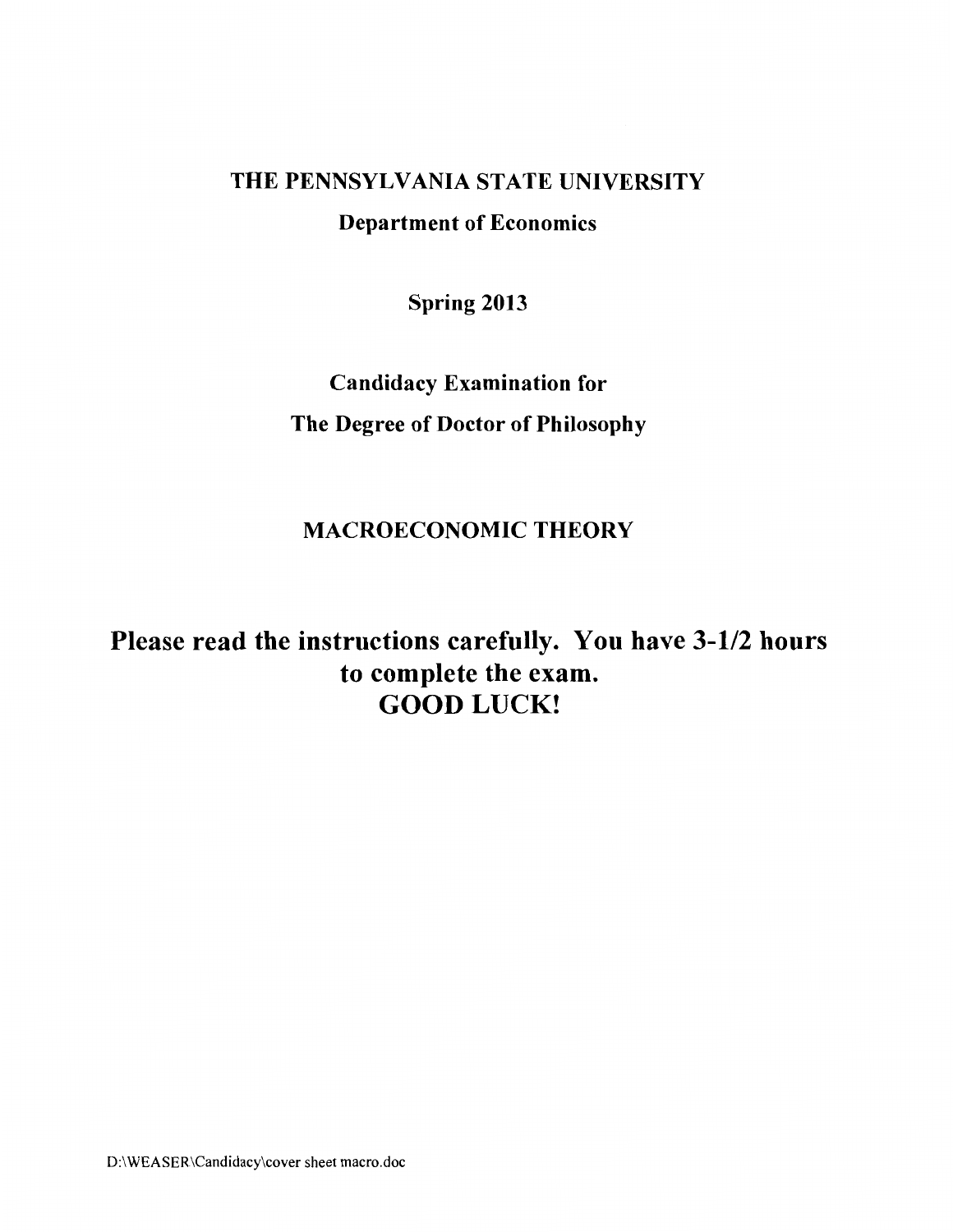Directions. There are five 5) questions worth a total of 180 possible points. The points assigned to each question and each part of each question are given in parentheses. If you can proceed at the rate of a point per minute, then you can complete the entire exam with time to spare.)

#### 1. One-sector optimal growth

Time is discrete. A person maximizes expected discounted utility, with period utility u and discount factor  $\beta \in (0, 1)$ . Here,  $u : \mathbb{R}_+ \to \mathbb{R}$ , is twice differentiable,  $u'' < 0 < u'$ , and  $u'(0) = \infty$ . The person enters a date with capital stock x and chooses consumption, denoted c, and next period's capital stock, denoted *y,* subject to  $c + y \le f(x)$ . Here,  $f : \mathbb{R}_+ \to \mathbb{R}_+$ , is twice differentiable,  $f'' < 0 < f'$ ,  $f(0) = 0$ , and  $f'(0) = \infty$ , and is such that there exists  $\bar{x} > 0$  and  $\bar{x} = f(\bar{x})$ .

15) a) Let  $S = [0, \bar{x}]$  and let  $C(S)$  be the set of continuous functions on S with the sup norm. Also, let the mapping T be defined as follows: for  $h \in C(S)$ ,

$$
Th(x) = \sup_{y \in [0, f(x)]} [u(f(x) - y) + \beta h(y)].
$$
 1)

Show that if *h* is concave, then *Th* is strictly concave.

For the remaining two parts, make the following two assumptions. i) The mapping T defined by 1), has a unique fixed point, denoted *v,* which is increasing and strictly concave. ii) v is attained by a policy function  $g(x)$ , which is continuous.

15) b) Show that  $g(x) \in (0, f(x))$  for all  $x \in (0, \bar{x})$ .

10) c) Sketch the so-called tr pping argument used to show that  $v$  is differentiable on  $(0, \bar{x})$ .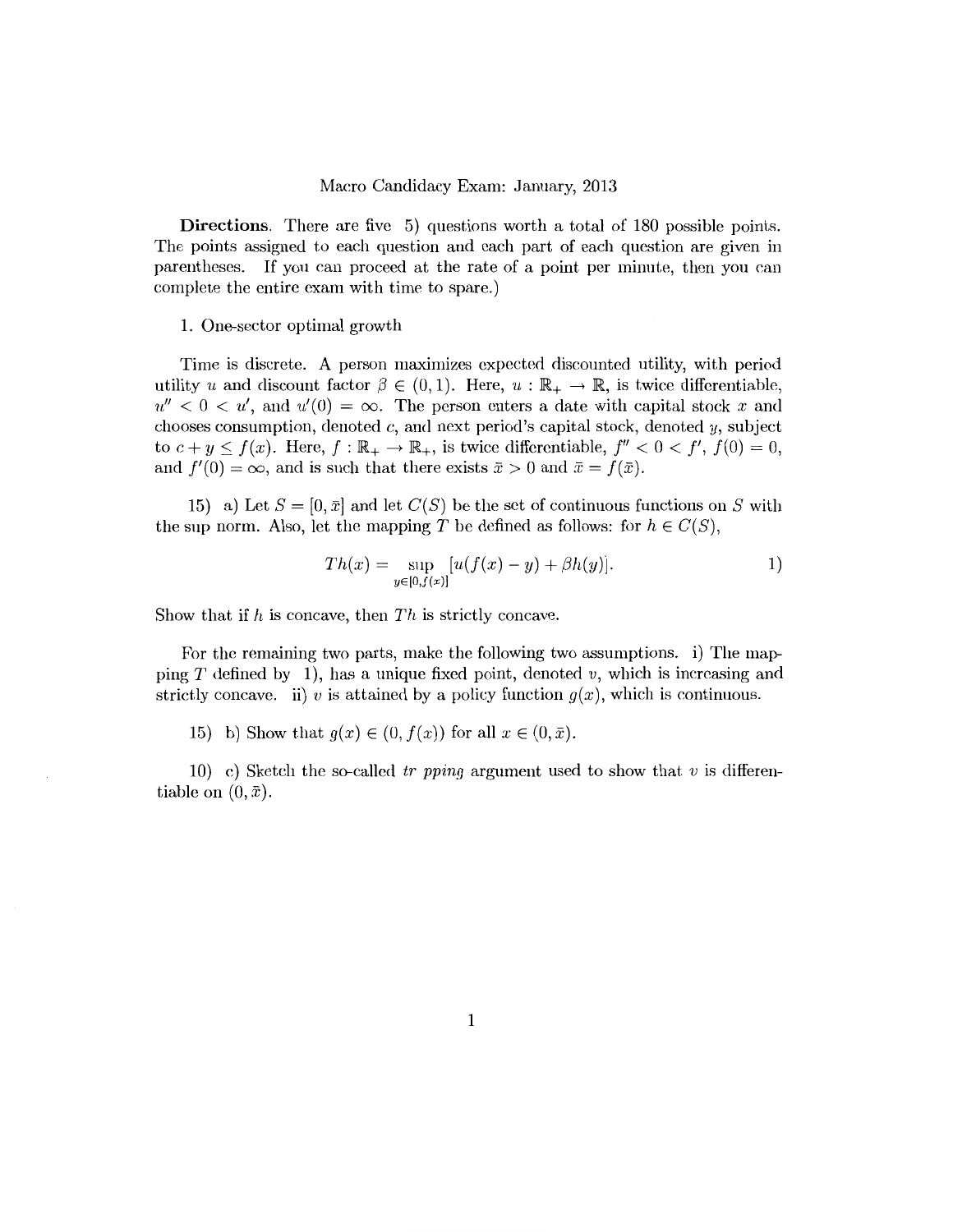2. Recursive equilibrium in an incomplete-markets model with heterogeneous endowment shocks

There is a nonatomic unit measure of people and one good per discrete date. The per capita endowment of date-t good is constant no aggregate risk). Each person maximizes expected discounted utility with discount factor  $\beta \in (0, 1)$  and period utility  $u(c)$ , where  $u:\mathbb{R}_+ \to \mathbb{R}$ , is twice differentiable, bounded, and satisfies  $u'' < 0 < u'$ .

Each person's endowment of the date-t good is a drawing  $z_t$  from the set  $Z =$  ${a_1, a_2, ..., a_n}$ , where  $a_i \in \mathbb{R}_{++}$  and  $prob(z = a_i) = \pi_i \in (0, 1)$ . That is, realizations of  $z_t$  are i.i.d. across people and over time. There is a fixed stock of a divisible asset, whose quantity is normalized to be unity per capita. For any  $q \geq 0$ , q amount of the asset throws off a dividend at each date equal to *qd* in the form of the date-t good, where  $d > 0$ .

At date  $t$  and after seeing the date $-t$  realization of the endowment  $z_t$ , each person chooses  $(q_{t+1}, c_t) \in \mathbb{R}^2_+$  subject to

$$
c_t + p_t q_{t+1} \leq p_t q_t + q_t d + z_t,
$$

while treating  $p_t$ , the ex-dividend price of the asset in terms of the date-t good, as unaffected by the person's choice. Here  $c_t$ , date-t consumption, is the argument of *u, q<sub>t</sub>* is the quantity of the asset brought into date *t*, and  $z_t$  is the endowment realization.

15) a) Define a recursive equilibrium.

5) b) Define a steady state.

15) c) Consider the special case with  $a_i = a$  for all i no shocks). That is,  $z_t = a$ , a constant, for all dates and all people.) Does a steady state exist? Is there one steady state or are there many? Defend your answer.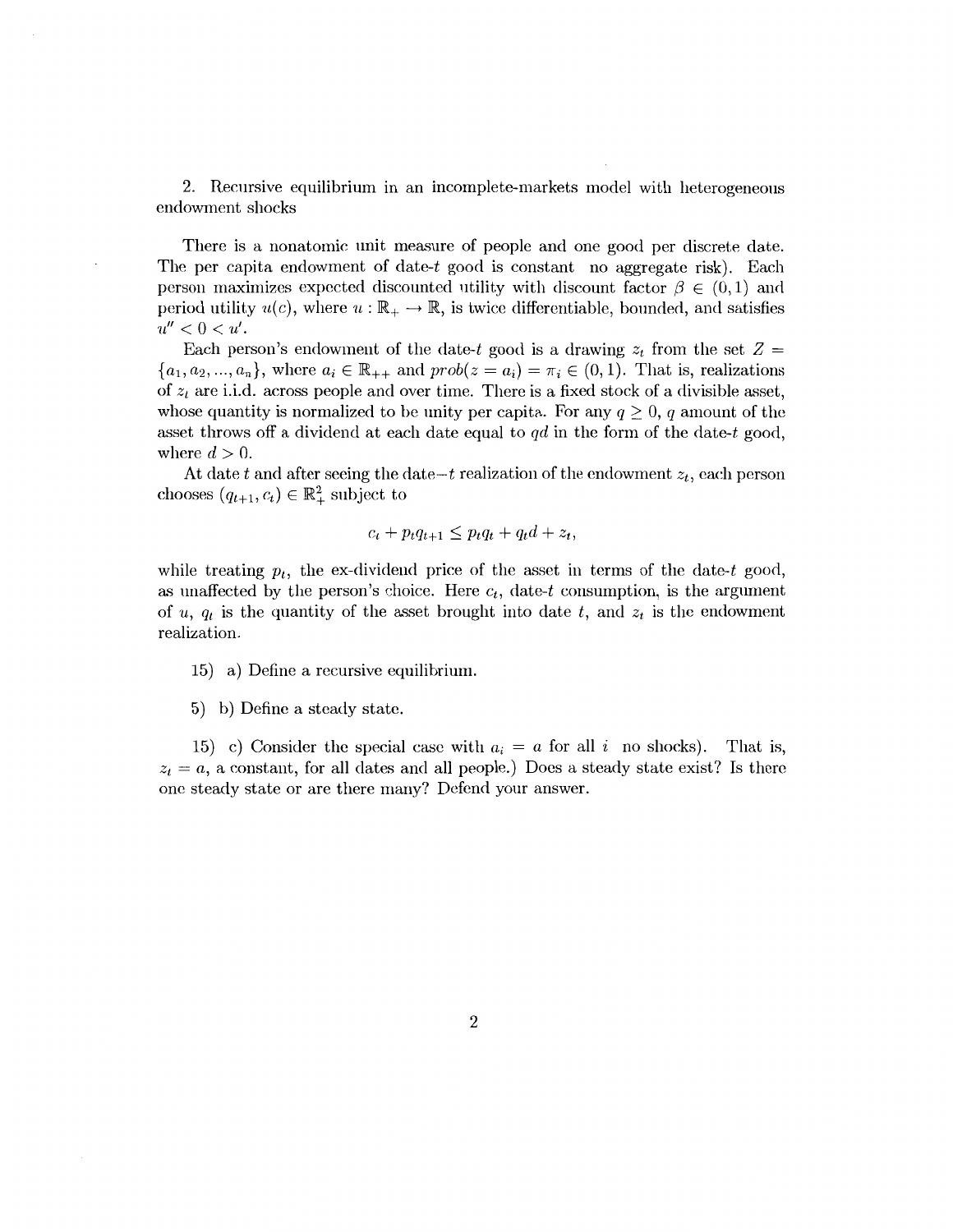#### 25) 3. Money in an OLG model with a random end-of-the-world

Consider the following pure-exchange model of two-date lived overlapping generations in which for  $t \geq 1$  there is one consumption good per date and at most one person per generation. Let us call generation *t* the person who is young at *t* and old at  $t + 1$ . At each date, there is a realization from the set  $\{g, b\}$  g for good, *b* for bad). Let  $h^t$  be the history of realizations from date-1 up through date-t. If  $h^{t} = (g, g, ..., g)$ , then generation *t*, a person who is young at *t* and old at  $t + 1$ appears; in any other history there is no generation *t* the world ends or has already ended). At each date, q occurs with probability  $\pi \in (0,1)$ .

For  $t \geq 1$ , a member of t maximizes expected utility, where the utility function is  $u(x, y) : \mathbb{R}_+^2 \to \mathbb{R}$ . Here, the first argument is consumption when young and the second is consumption when old. The function  $u$  is strictly increasing, strictly quasiconcave, continuously differentiable, and satisfies  $\lim_{x\to 0} u_1(x, y) = \infty$  for any  $y > 0$ . The old person at  $t = 1$  maximizes current consumption.

The life-time endowment of a member of generation t for  $t \geq 1$  is  $(\omega_1, \omega_2) \in \mathbb{R}^2_{++}$ . where the first component is endowment when young endowment in the form of date-t good), the second is endowment when old in the form of the date- $t + 1$  good. The endowment of the old person at  $t = 1$  is  $\omega_2 > 0$  in units of date-1 good and 1 unit of money. Notice that the social endowment of the date-t good, denoted  $\omega_t$ satisfies

$$
\omega_t = \begin{cases}\n\omega_1 + \omega_2 \text{ if } h^t = (g, g, ..., g, g) \\
\omega_2 \text{ if } h^t = (g, g, ..., g, b) \\
0 \text{ otherwise}\n\end{cases}.
$$

The timing is as follows. Consider date *t* in history  $h^{t-1} = (g, g, ..., g)$ . The old person enters date-t. Then there is a realization from the set  ${g, b}$ . Finally, there is price-taking spot trade of the date-t good for money if the realization is q.

Let  $p_t$  be the price of money at date  $t$  in units of the date-t good in history  $h^t = (g, g, ..., g, g)$ . Is there a price-taking equilibrium in which  $p_t = p > 0$ ? Defend your answer.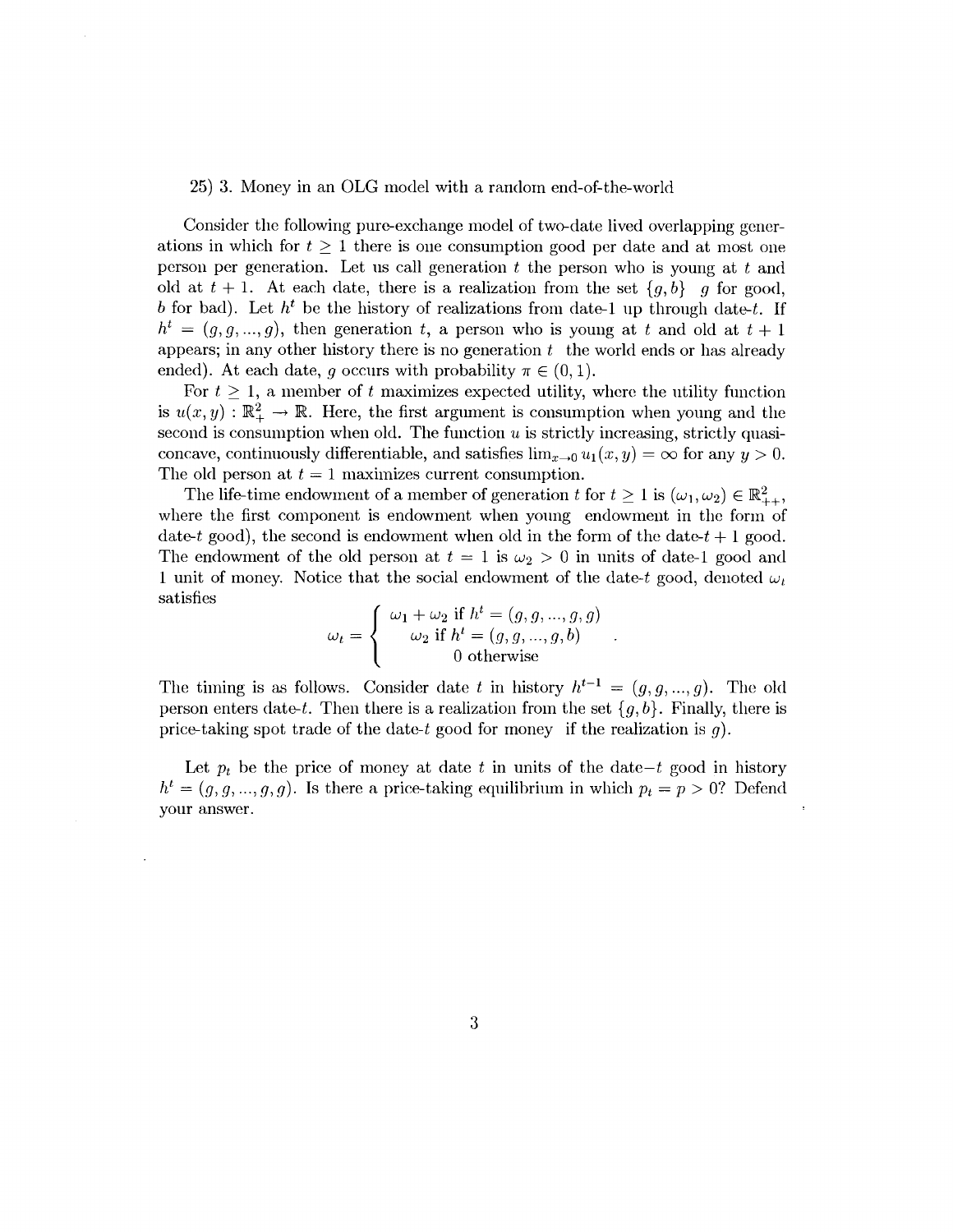#### 4. Risk-sharing in an endowment economy

Consider a one-good per date, infinite-horizon, endowment economy with I agents. In each period  $t \geq 0$ , there is a realization of a stochastic event  $s_t \in S$ , a finite set. The history of events up to time t is denoted by  $s^t = (s_0, s_1, \ldots, s_t)$ . The aggregate endowment of the date-t good is  $y_t(s^t)$ .

Agent i orders a stochastic process for consumption according to

$$
\sum_{t=0}^{\infty} \sum_{s^t} \beta^t u \left[ c_t^i(s^t) \right] \pi_t(s^t),
$$

where  $\beta \in (0, 1)$  is the discount factor,  $\pi_t(s^t)$  is the probability of history  $s^t$ , and

$$
u(x) = \frac{x^{1-\gamma}}{1-\gamma}, \ \gamma > 0.
$$

30) a) Characterize Pareto optimal allocations.

10) b) Would your answer to a) change if there were diverse subjective probability distributions over the histories? In other words, what if  $\pi_t(s^t)$  is replaced by a person-specific probability,  $\pi_t^i(s^t)$ , and if  $\pi_t^i(s^t)$ , person *i*'s subjective probability of history  $s^t$ , could differ from  $\pi_t^j(s^t)$ , person *j*'s subjective probability of history  $s^t$ ?